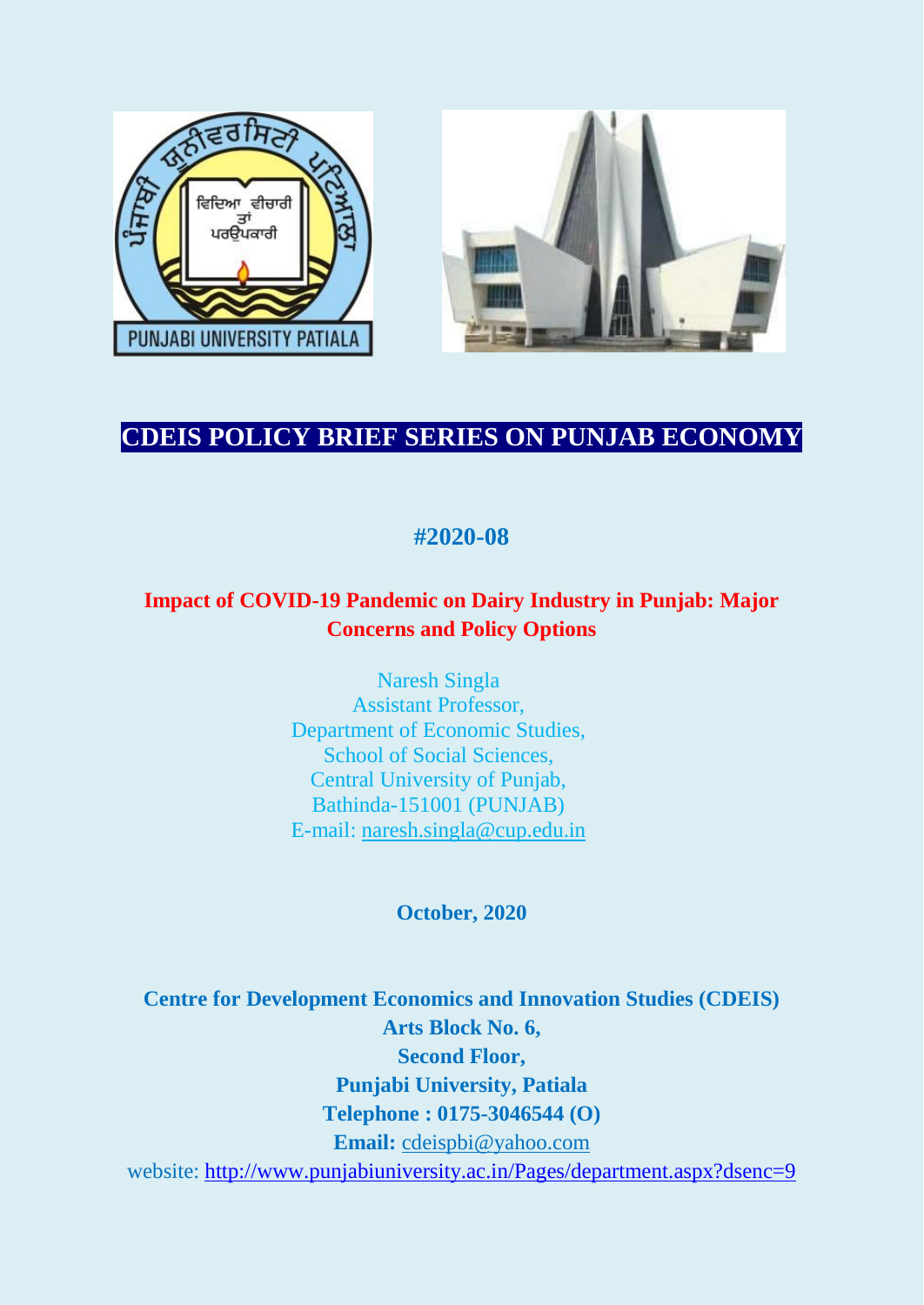### **CDEIS Policy Brief Series on Punjab Economy**

The COVID-19 pandemic has shaken the economies globally and added to the existing problems and their intensity like climate change, poverty, unemployment, migration, education, and of course, health. Developing economies have suffered even more due to their vulnerabilities to such sudden and large shocks. India is no exception to this trend and has regional variations in the impact of COVID-19 as there is much disparity and specificity in the levels of development of state economies. Punjab being an agriculturally grown state though still highly dependent on its agriculture and rural non-farm economy for significant proportion of its population and their livelihoods in the presence of public resource crunch has also faced this COVID-19 onslaught while being in economic, social and environmental crisis.

In this context, it was thought fit to get an independent set of policy directions from scholars in their respective domains based in Punjab, outside Punjab and even overseas to encourage public policy debate in and outside the state about the nature and magnitude of Punjab's economic and developmental crisis and the COVID-19 implications for it and explore possible ways forward to make the economic and social systems of the state move out of the situation of economic and policy inertia.

The policy briefs in this series numbering more than 20 examine issues ranging from agricultural sustainability, environmental and market aspects of the agricultural systems to allied sector and informal and small-scale sector livelihoods including dairy and MSMEs. The marginalised group livelihoods like women, schedule castes, and farm labour and other rural and migrant workers also get adequate attention. The sectors of health and education are also examined. On the fiscal front, institutional credit for recovery and revenue of the state post-GST are analysed. The larger aspects of governance, federalism and diaspora also get a coverage as contextual and overarching themes.

We hope that these briefs would serve to encourage more informed debate and discussion in the interest of the betterment of the state economy and society to aid post-COVID recovery and medium and long-term sustainable development policy making.

Sukhpal Singh, IIM, Ahmedabad Lakhwinder Singh, Punjabi University, Patiala and Kamal Vatta, PAU, Ludhiana Series Editors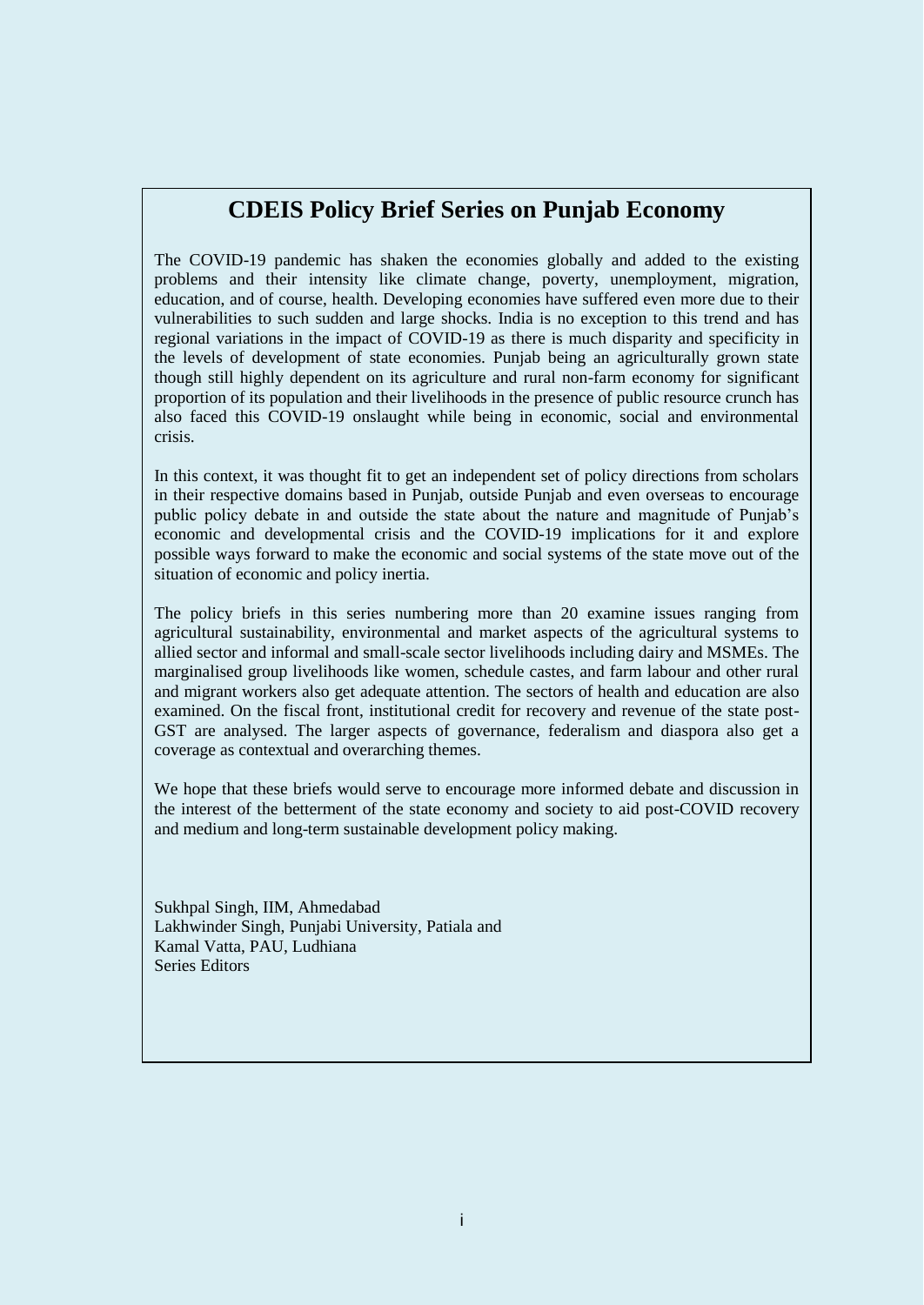### **Impact of COVID-19 Pandemic on Dairy Industry in Punjab: Major Concerns and Policy Options**

Naresh Singla Assistant Professor, Department of Economic Studies, School of Social Sciences, Central University of Punjab, Bathinda-151001 (PUNJAB) E-mail: [naresh.singla@cup.edu.in](mailto:naresh.singla@cup.edu.in)

#### **Abstract**

The livestock sector continues to drive rural livelihoods and contribute significantly to the agricultural economy of Punjab. Within livestock sector, milk accounts for about 80% of the total value of output of livestock. In the recent times, dairy sector has undergone rapid growth and structural shifts in terms of establishment of dairy cooperatives, producer companies and private dairy companies, which are seen as one of the several pathways to diversify and boost the rural income and livelihoods in crisis ridden agrarian state of Punjab. It is argued that imposing of lockdown and curfew disrupted all the economic activities and created disruptions in agriculture and allied sectors, which may have serious implications for food production and farmer incomes. In this context, it becomes imperative to explore how was the dairy sector in Punjab, particularly the milk producers, affected due to the outbreak of COVID-19? How did the milk producers and the state government respond to COVID-19 pandemic to ensure sustainable dairy based livelihoods which would also work in the post-COVID-19 period? The study reveals decline in milk sales and procurement, increase in cost of dairy production, rise in animal health issues resulting in low milk productivity as veterinary services and dairy input supplies were affected due to the outbreak of COVID-19. The study brings out policy implications of these changes and suggestions to meet challenges from such pandemic outbreaks to make the dairy enterprise a win-win situation for all the stakeholders.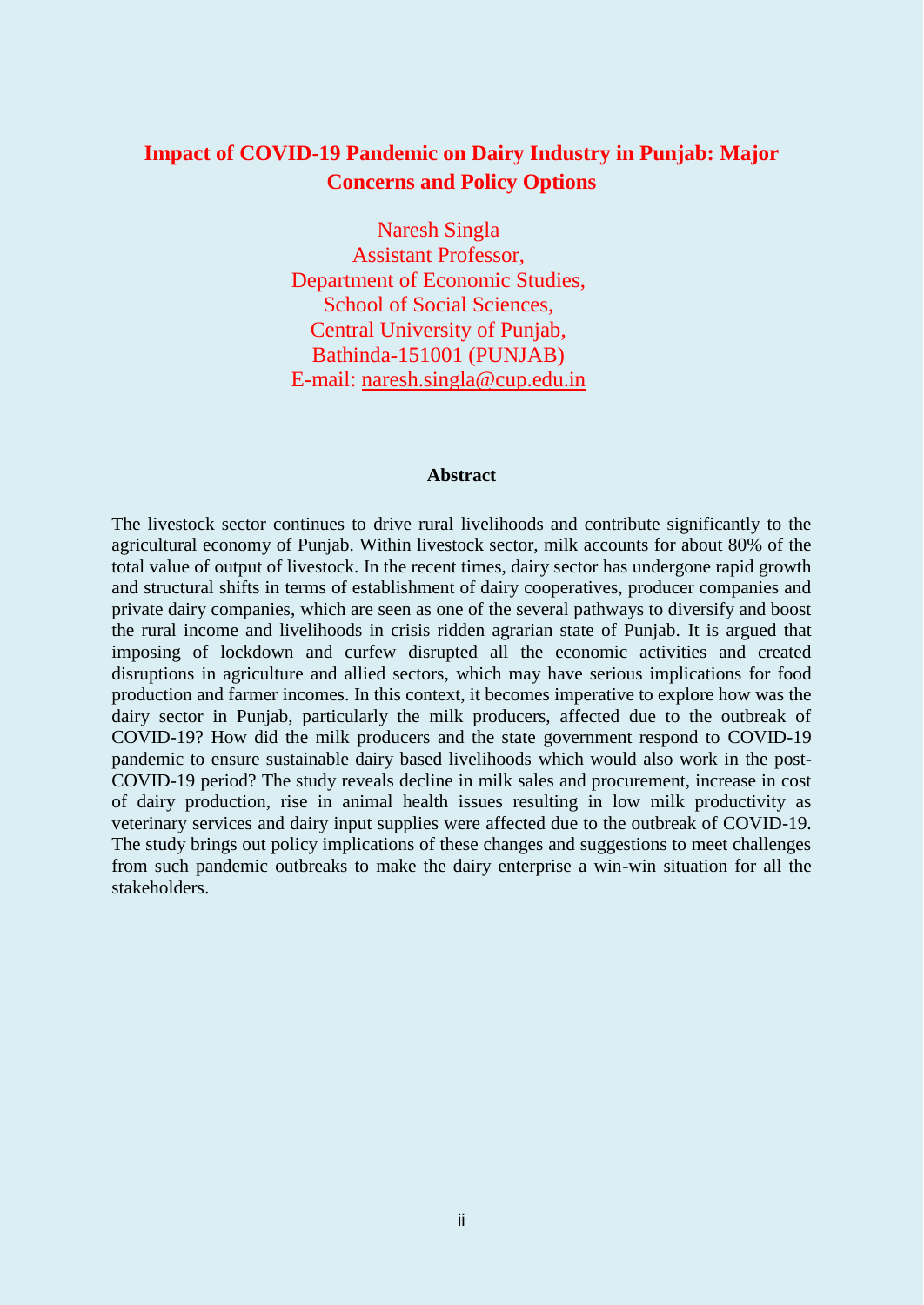### **Impact of COVID-19 Pandemic on Dairy Industry in Punjab: Major Concerns and Policy Options**

#### Naresh Singla

#### 1. **Brief Background**

The livestock sector continues to drive rural livelihoods and contribute significantly to the agricultural economy of Punjab. The livestock sector accounts for 36.93% share in agricultural GVA of the state and witnesses an average growth of 5.40% during the period of 2012-13 to 2018-19 as compared to only 0.8% in crop sector (GoP, 2020). About 28.5% of the agricultural workforce are engaged in the livestock sector (Subash and Kaur, 2017). Milk is the main product of the livestock sector, which accounts for about 80% of the total value of output of livestock (NDDB, 2014).

Punjab produces about 12,599 thousand tonnes of milk and accounts for 6.7% of the milk production in the national milk basket (NDDB, 2018-19). On an average, about two-third of the milk produced is marketed, while one-third is retained for home consumption. The major share of milk in Punjab is handled by unorganised sector, largely dominated by private milk traders/ vendors/milkmen, who buy milk directly from producers and supply milk either directly to the urban consumers, or to informal institutional buyers (restaurants, tea stalls, etc.) or wholesalers and local retailers such as halwai shops/ creameries/city-based private dairy shops etc. (Kumar, Staal and Singh, 2011; Kaur and Singh, 2020).

Punjab also has a well-established network of milk cooperative societies at village level, which started as early as in 1973 on the pattern of Amul model under apex body, Punjab State Cooperative Milk Producers' Federation Ltd. (popularly known as Milkfed Punjab). As a result, Punjab has developed a vast network of milk cooperatives with 8,018 village level dairy cooperative societies, with about 4.10 lakh milk producers as its members, affiliated to 11 district milk producers' unions with 10 milk processing plants, which on an average procure about 17.66 lakh litres of milk per day against a consolidated milk handling capacity of around 21.85 lakh litres per day (NDDB, 2018-19a). Besides, Nestle India Limited, which is one of the first private players in the organized dairy sector, is also involved in milk procurement in Punjab since 1961. In 2015, Nestle procured about 1.2 million litres of milk per day from about one lakh farmers (Punjabi, 2015). Recently, Punjab has also seen the entry of Baani Milk Producer Company (MPC) Ltd. in 2014, which was operationalized as a producer company under the guidance of NDDB Dairy Services (NDS), a wholly-owned subsidiary of NDDB. Baani MPC Ltd. has enrolled 51,590 milk producers, of whom about 25% are women and 35% small holders from 1218 villages in 9 districts of Punjab (NDDB, 2018- 19a). Thus, dairy sector in Punjab has witnessed rapid growth and structural shifts in terms of establishment of dairy cooperatives, producer companies and private dairy companies, which are involved into procurement, processing and retailing of milk. These are seen as one of the several pathways to diversify and boost the rural income and livelihoods in crisis ridden agrarian state of Punjab (Kaur and Singla, 2018; Kaur, 2019).

#### **2. Dairy Industry and COVID-19**

Since milk is a highly perishable agricultural commodity, demand and supply of milk were quite volatile even in the pre-covid-19 period. The demand for milk and milk products is ever rising, elastic and influenced by several factors such as rising urbanization, increase in dietary consciousness such as preference for low fat milk, rise in income level etc., whereas, supply of milk is often constrained by the several factors such as type of bovine, quality and cost of feed, availability of credit and risk-cover, availability of health and breeding services, functioning of livestock markets, information asymmetry in the markets etc. (Rajeshwaran, Naik and Dhas, 2014). COVID-19 pandemic has spread all over the world. In order to reduce the mortality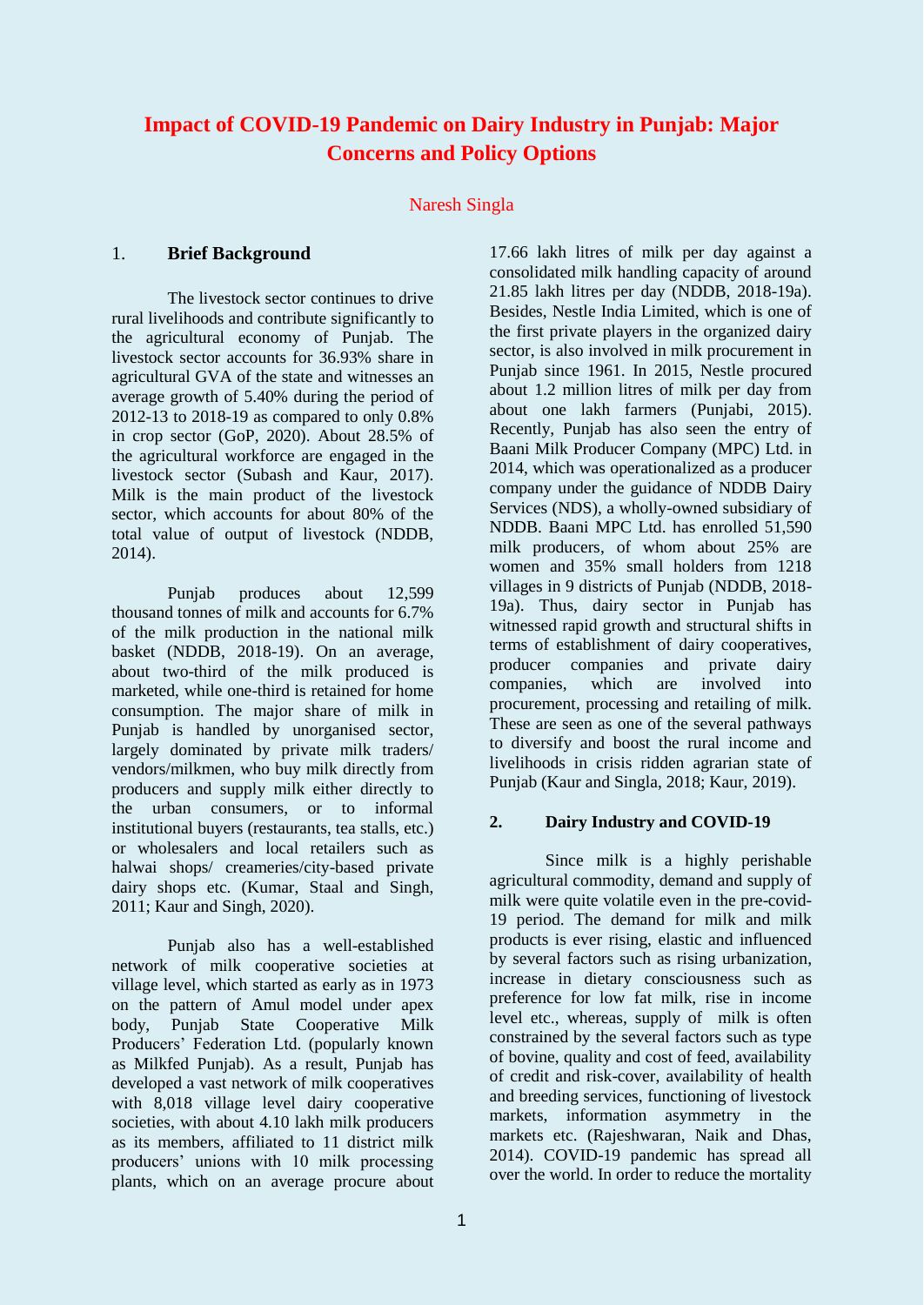rates, the different countries have responded to the pandemic by imposing lockdown and stringent measures such as imposition of curfew as was done by Punjab. Covid-19 has disrupted all the economic activities. The covid-19 driven lockdown is unique as both demand and supply have fallen down. All the economic activities of the economy have responded differently to the covid-19 pandemic.

However, the disruptions in agriculture and allied sectors has posed a major challenge as the vast majority of the workforce is still engaged in agricultural and allied activities, which may have serious implications for food production and in ensuring food security. It is expected that the implications will be more severe in various sub-sectors of agriculture in the crisis ridden rural economy of Punjab, where the income from farming is continuously dwindling, costs of production are rising and farm indebtedness and suicides are rampant.

As outlined earlier, the dairy sector is one of the major economic activities within the agricultural sector, which has performed much better as compared to all other sub-sectors of agriculture in Punjab. However, the dairy sector in Punjab is also likely to face several problems and challenges in the ongoing period of covid-19 as are faced globally and nationally. For example, in Canada, the milk producers have resorted to dumping of milk as the processing facilities are closed due to Covid-19. However, the supply chain of milk was found to be more resilient to the impacts of COVID‐19 than other sectors as milk producers are financially more stable, losses are pooled, and production/marketing efforts are relatively well coordinated (Weersink, Massow and McDougall, 2020). Similarly, in the US, the impact of covid-19 has led to a shift in demand due to unpredictable and dramatic societal changes, which have lowered the milk prices, disrupted the supply chain, and left the dairy industry without any government support (Mulvey, Peters and Rutkowski, 2020).

On the other hand, in India, it is argued that smallholder dairy sector has adjusted well during Covid-19 (Lele, Bansal and Meenakshi, 2020). However, an empirical study by Popat, Ashish, Kadam and Mane (2020) in Satara district of Maharashtra revealed that during the period of Covid-19, prices of milk paid to the milk producers and milk procurement by dairy cooperatives were lower and inconsistent than those during the pre-covid-19 period. The payment to milk producers was also irregular during Covid-19 period. Still, the evidences of the likely impacts of Covid-19 on the dairy industry in terms of milk sales, procurement, costs of production and logistics, animal services etc. are largely missing in the case of India in general and Punjab in particular. In this context, it becomes imperative to explore how does the dairy sector in Punjab, particularly the milk producers, get affected due to the outbreak of Covid-19? How do the milk producers and the state government respond to Covid-19 pandemic to ensure a sustainable dairy production system in the post-Covid-19 period? The first section explores the impact of Covid-19 on milk sales and procurement by dairy cooperatives vis-à-vis vendor driven markets, while the second section brings out impact on cost of milk production and logistics. The effects on animal and training services are discussed in sector three of the paper. Last section attempts to find out likely impacts on inter-linked credit transactions in formal and informal credit markets.

#### **Decline in Sale and Procurement of Milk**

During Covid-19 curfew, there was a sudden drop in demand for milk. The sale of dairy products had gone down due to health concerns, there was reduction of income of the dairy households, migration of labour to home states happened, and there was closure of sweet shops and eatries. The small milk producers, who mainly supply milk to unorganised milk vendors suffered more than those who sold to well organised cooperative system of Milkfed and various private diaries. Some of the milk producers, particularly those selling to traditional milk vendors had to dispose of their milk at a price lower than the cost of production. The Milkfed too faced difficulty during Covid-19 to handle the additional milk procurement due to a surge in fresh milk supply and a concurrent major drop in demand for milk and milk products. The daily milk procurement was 26.5 lakh litre per day as on April 1, 2020, which was around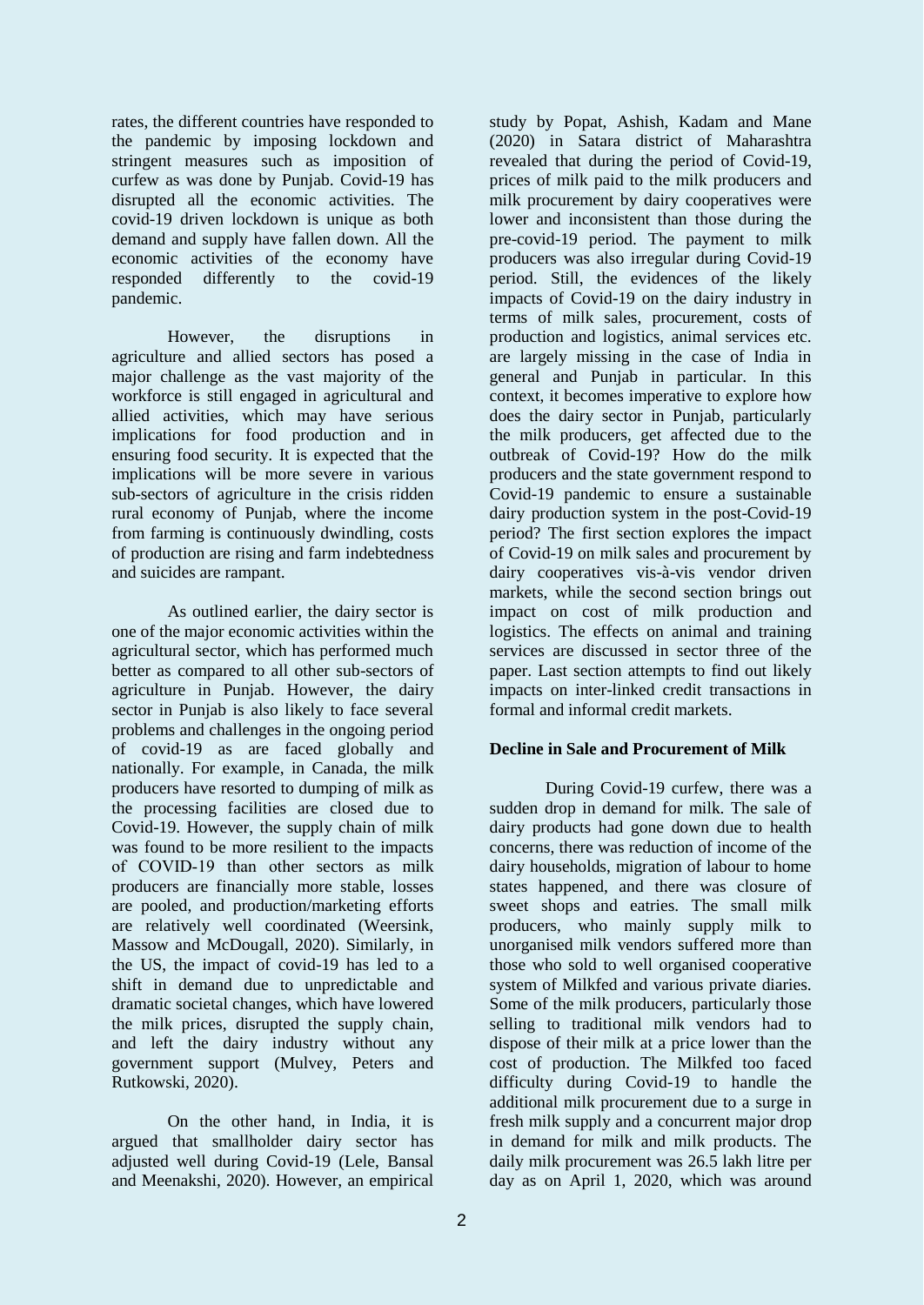32% cent higher than their installed capacity. Some private milk plants agreed to procure milk from the farmers on the condition of deferred payment, while others started to practice a weekly milk holiday i.e. no milk collection on that particular day (Kaur and Singh, 2020). The disruptions in supply chain in milk procurement by private players and unorganized diaries led to diversion of milk towards the milk cooperatives, resulting in subdued producer prices (Rath, 2020). The Milkfed had to reduce procurement rate by Rs. 3 per litre for cow milk and Rs. 4.50 per litre for buffalo milk during Covid-19. However, Milkfed has performed reasonably well as compared to milk vendors and traditional local diaries. Milkfed converted additional milk into skimmed milk powder (SMP) and ghee. Milkfed has also started door to door delivery of milk and milk products in order to release the pressure of excess supply.

#### **Increase in Cost of Dairy Production and Logistics**

The cost of producing milk and milk products has gone up during Covid-19 period. The cost of producing milk has increased due to the increase in cost of feed, while transportation of green fodder and wheat husk (tudi) is also affected due to the lockdown. About Rs. 350 billion feed industry in India is also reeling under severe crises as additional costs of logistics and raw materials accrued due to lockdown can not be passed on to the end users vis-a-vis the farming community engaged in rearing of cattle and other subsidiary activities. Further, disruption of logistics is a much more severe problem in livestock sector than crop sector as shortage of feed will likely lead to starvation and death of the milch animals. The problem is also compounded on account of the fact that dairy animals have short production cycle and animals require feed on a day to day basis to complete their cycle (Kumar, Nuthalapati and Saxena, 2020).

#### **Rise in animal health and their productivity issues**

Animal health services, which are already limited, are affected at several places due to imposition of lockdown, which has restricted the movement of veterinary doctors and

availability of veterinary medicines. Though the services of veterinary doctors come under essential services, they do not operate as they did in pre-Covid period for fear of Covid-19. Further, most of the resources are diverted for prevention, diagnostics and minimization of COVID-19 impacts (Kumar, Nuthalapati and Saxena, 2020). This has raised serious concerns in terms of adverse impacts on the health and productivity level of the dairy animals. A study by Kaur and Singla (2018a) reveals that provision of veterinary service and technical services provided by Milkfed to milk producers turned out to be one of the major reasons for their association with Milkfed. Therefore, it is likely that effects of Covid-19 on animal health and their milk productivity will be relatively low among Milkfed farmers than those selling milk to other channels due to better access to veterinary and technical services.

#### **Impact on interlinked credit transactions**

Milk production is largely carried out as complimentary activity along with crop production. The regular flow of cash income from dairying not only helps the milk producers to buy crop inputs and animal feed for their cattle, but it also helps them to resettle the credit transactions done in informal and formal credit markets. It can be corroborated with the study by Singh, Kaur and Kingra (2008), which revealed that higher the income from dairying, lesser is the extent of indebtedness among the farmers in Punjab. However, during Covid-19, due to lower price for milk, effect on milk productivity, lack of assured procurement, availability of animal feed and lack of veterinary services due to lockdown , there is not only reduction of income from dairying, but also in regularity of income, which has serious implications for the producers, particularly landless and small farmers. Therefore, the milk producers are unable to pay/clear off their dues.

#### **3. Policy Suggestions**

In view of the emergence of the COVID-19 crisis, the following policy suggestions can help to protect the dairy industry in general and milk producers in particular to deal with COVID-19 like situation in Punjab.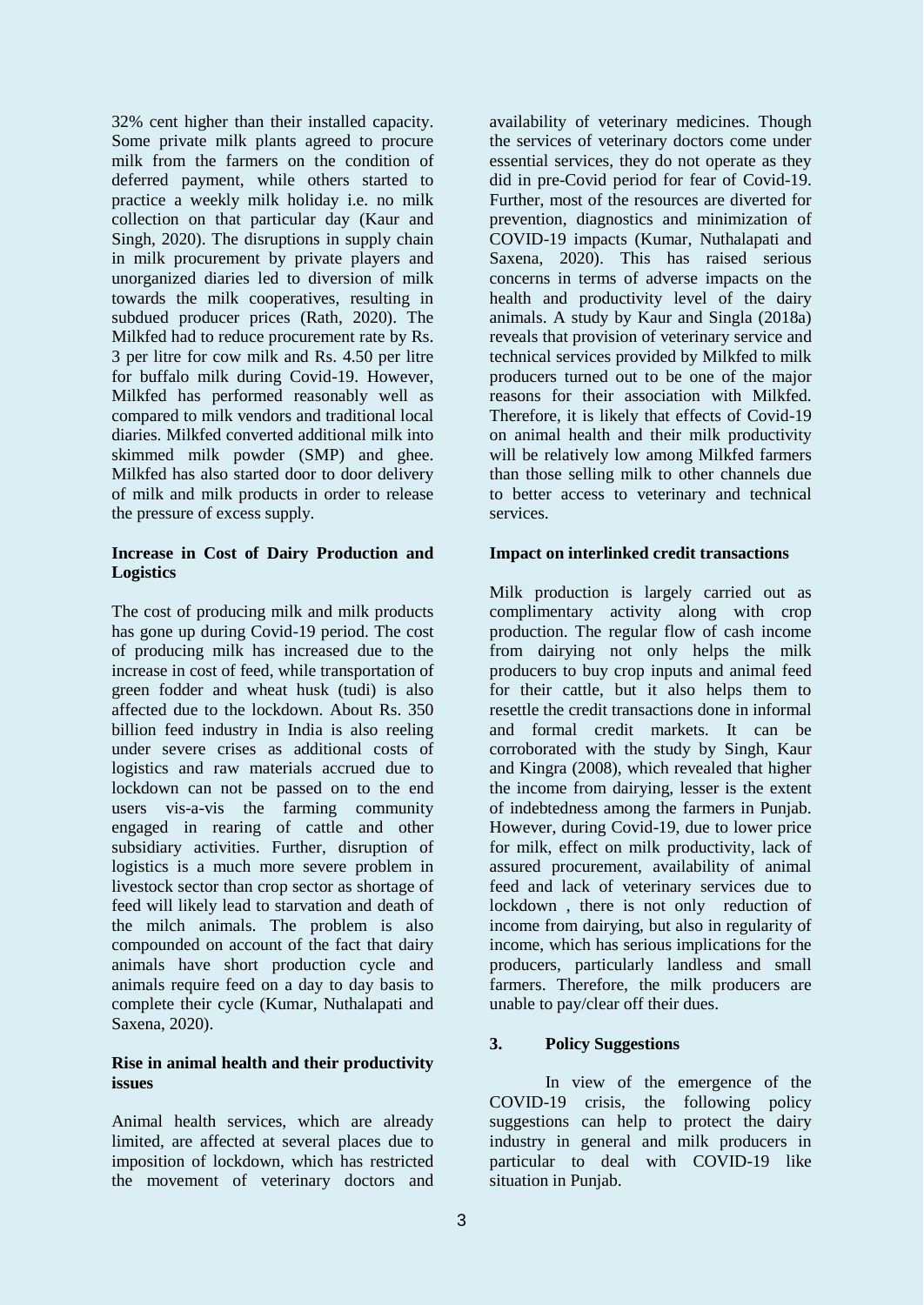- a) Since milk procurement through dairy cooperatives tends to be more resilient than vendor-driven milk markets and losses to the milk producers are more in vendor-driven markets during the COVID-19, there is a need to create local milk grids, and linking milk grids to vendors, organised dairies and processors in the state and across adjoining milk deficient regions of other states/UT such as Jammu and Kashmir and Rajasthan. This will help to clear off the excess supply of milk during situation like COVID-19 and therefore, help the milk producers in getting remunerative price rather than depressed price.
- b) There is a need to strengthen and expand the capacity of Milkfed, private plants and producer companies through easy financing from the commercial banks, cooperative banks and other financial lending agencies to meet working capital requirements of dairy plants, which will help to increase their operational capacity and meet the challenges of COVID-19 like situation.
- c) Also, revamping of functioning of village level dairy cooperatives is required in order to ensure uninterrupted supply of cattle feed, provision of veterinary and technical services at milk producer's door steps and other inputs to meet the challenge of COVID-19 pandemic and afterwards.
- d) The milk producer companies can play a much greater role than cooperatives during the period of COVID-19 by ensuring fair prices for milk, transparent transactions, ensuring participation of landless and small land holders and women, dairy inputs and technical services etc.
- e) Last but not the least, the setting up of a milk price stabilization fund can pave the way for stabilizing the income of the dairy producers, which in turn can help to sustain the diary sector post-COVID.

#### **References**

- Government of Punjab (2020). Economic Survey of Punjab (2019-20). Economic and Statistical Organisation, Department of Planning.
- Kaur, I. and P. Singh (2020). COVID-19 effect: Dairy sector in the doldrums, The Tribune, Chandigarh, 27<sup>th</sup> April.
- Kaur, M and Singla, N. (2018). Growth and Structural Transformations in Dairy Sector of India, Indian Journal of Dairy Science, 71(4): 422-429.
- Kaur, M. (2019). An Economic Analysis of Production and Marketing of Milk through Formal and Informal Milk Markets in Punjab, Unpublished PhD. thesis submitted to Department of Economic Studies, Central University of Punjab, Bathinda.
- Kaur, M. and Singla, N. (2018a). "Farmer's participation in Formal Milk markets in Punjab: How inclusive and How effective?" in Sukhpal Singh and T. Satyanaryana and Vikash Kumar (Eds.): Agribusiness Potential of Punjab, Indian Society of Agricultural Marketing, Hyderabad, pp: 60-70.
- Kumar, A, Nuthalapati, C.S.R. and Saxena, R. (2020). Coronavirus Pandemic: Death Knell for Livestock and Livelihoods, IFPRI, South Asia, New Delhi.
- Kumar, A., Staal, S. J., and Singh, D. K. (2011). Smallholder dairy farmers' access to modern milk marketing chains in India. Agricultural Economics Research Review, 24, 243- 254.
- Lele, U., Bansal, S. and Meenakshi, J.V. (2020). Health and Nutrition of India's Labour Force and COVID-19 Challenges, Economic and Political Weekly, 55(21), 13-16.
- Mulvey, C., Peters, R., and Rutkowski, N. (2020). Impacts of COVID-19 on the US Dairy Industry. A project submitted to Worcester Polytechnic Institute, in partial fulfilment of the requirements for the degree of Bachelor of Science, Worcester, Masachusetts.
- NDDB (2014). Dairying in Punjab: A Statistical Profile 2014, National Dairy Development Board, Anand, Gujarat.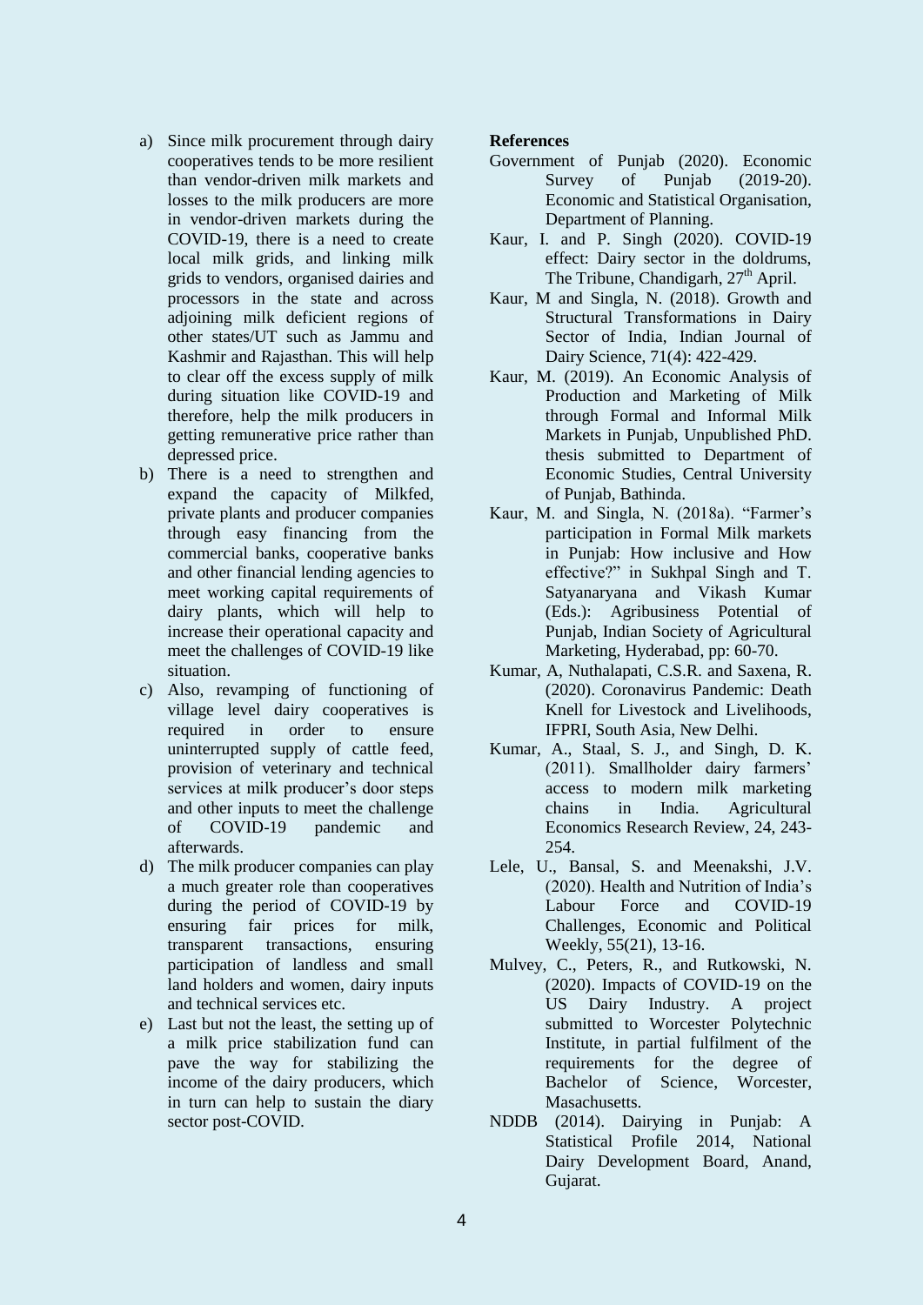- NDDB (2018-19). Milk Production by States/UT, National Dairy Development Board, Anand, Gujarat, Accessed at a strategies of  $\alpha$ [https://www.nddb.coop/information/st](https://www.nddb.coop/information/stats/milkprodstate) [ats/milkprodstate.](https://www.nddb.coop/information/stats/milkprodstate)
- NDDB (2018-19a). Annual Report, 2018-19, National Dairy Development Board, Anand, Gujarat.
- Popat, S, Ashish, J., Kadam, R.S. and Mane, S. P. (2020). Effects of COVID-19 on Dairy Farming (A Case Study of Sangavi Village in Phaltan Tehsil of Satara District, MH), JuniKhyat, 10(6), 16-30.
- Punjabi, M. (2015). Nestle India's Dairy Development Initiative in the Punjab Region, FAO, Rome.
- Rajeshwaran, S., Naik, G., andDhas, A. C. (2014). Rising milk price–a cause for concern on food security. Working

paper: 472, Indian Institute of Management, Bangalore.

- Rath, D. (2020). A new White Revolution: How COVID-19 could benefit the dairy industry, Financial Express, Delhi, 29<sup>th</sup> April.
- Singh, S., Kaur, M. and Kingra, H.S. (2008).Indebtedness among farmers in Punjab. Economic and Political Weekly, 43(26/27), 130-136.
- Subash, S. P., and Kaur, P. (2017). Sustainability of livestock sector in Punjab. Indian Journal of Economics and Development, 13(2a), 413-420.
- Weersink, A., Massow, M.V., and McDougall, B. (2020). Economic thoughts on the potential implications of COVID‐19 on the Canadian dairy and poultry sectors. Canadian Journal of Agricultural Economics (Special Issue Article), 1-6, [https://doi.org/10.1111/cjag.12240.](https://doi.org/10.1111/cjag.12240)